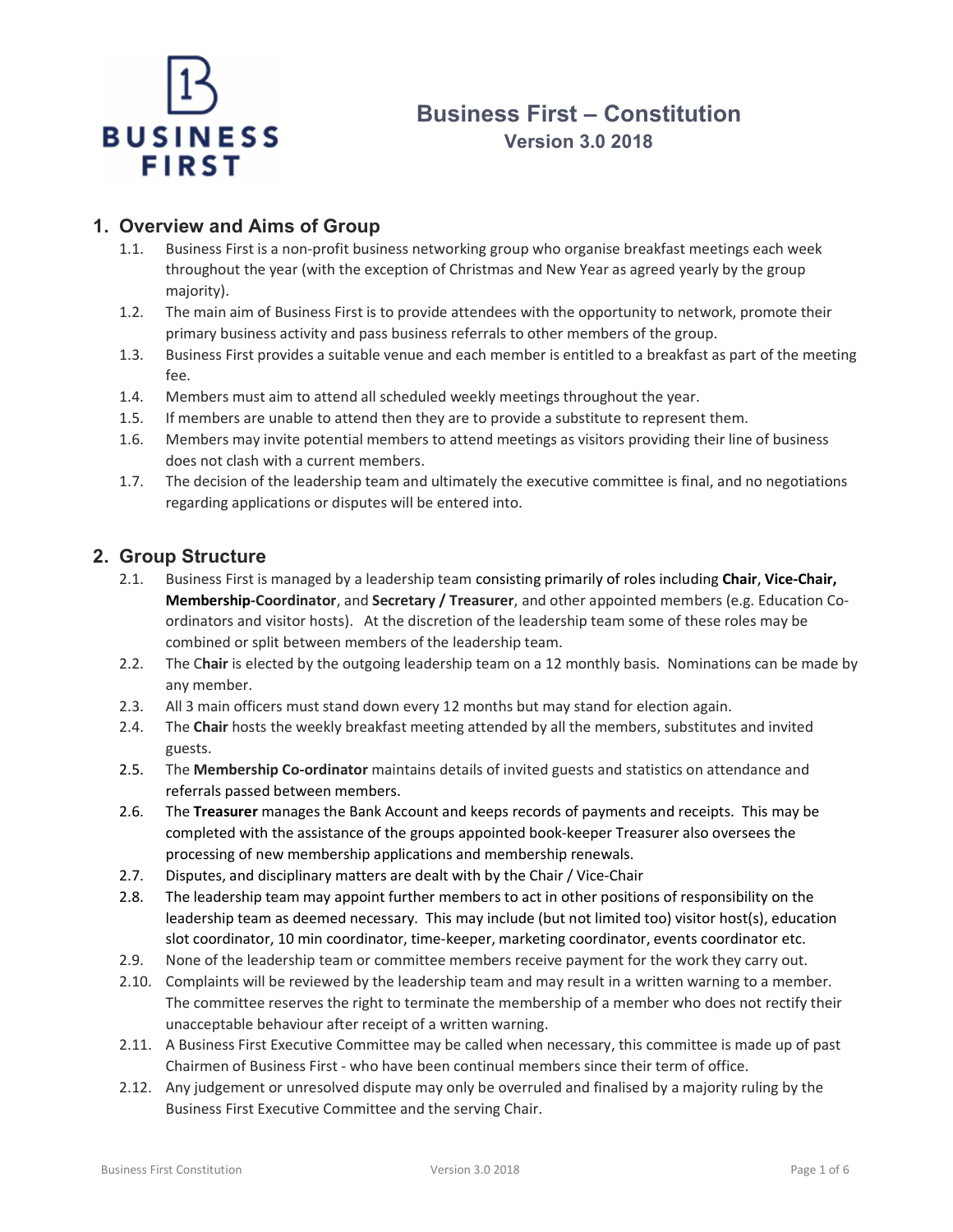# 3. Meeting Structure

- 3.1. Meetings will officially start at 07:00 and finish at 08:45.
- 3.2. Open networking is actively encouraged prior to and post meeting times (06:30-06:55 and 08:45 onwards).
- 3.3. Meetings follow a fixed agenda and are run by the Chair or an appointed representative.
- 3.4. The Chair introduces visitors to the group (i.e. name, organisation, trade / profession).
- 3.5. A copy of the agenda will be provided to all new members in their introduction pack (the Chair is permitted to make minor adjustments to this agenda during their term, but not the start or finish time).
- 3.6. Any late attendance may be deemed by the Chair as a disruption to schedule and as such late attendance will be logged and all membership rights for that meeting may be negated at the discretion of the Chair.
- 3.7. Members and substitutes will be invited to present their represented member organisation to the group for 60 seconds.
- 3.8. Substitutes will also be invited to present their own organisation to the group for 60 seconds, as long as there is no clash with any current members business.
- 3.9. Visitors will be invited to present their represented organisation to the group for 60 seconds.
- 3.10. The time-keeper will signal when 60 seconds has passed and the speaker will stop and politely sit down promptly
- 3.11. Members, substitutes and visitors are not to pass business materials (with the exception of business cards) during the meeting, with the exception of the 10 minute presenter. A literature table will be provided for such materials, so as not to cause unnecessary distraction during the meeting.
- 3.12. Members, substitutes and visitors are requested at the time of 'contributions' to either
	- i. Pass referrals,
	- ii. Give a single and brief testimonial
	- iii. Pass on useful information (not directly related to their service or product)

but not a combination of these in a proportionate amount of time (decided by Chair or time-keeper).

# 4. Finances

- 4.1. Business First is a non-profit business networking group.
- 4.2. Members pay a weekly meeting fee, which entitles them to representation and breakfast.
- 4.3. Meeting fees are to be paid on or before the first meeting of the month by standing order (a month in advance).
- 4.4. Members pay an annual membership fee, which entitles them to representation, membership and secures their place for that service/trade.
- 4.5. For any member who is more than 60 days overdue on either meeting fees or membership fees, the leadership team reserves the right to issue an official written warning.
- 4.6. Should the account not be settled within the timescale stated in the written warning, the leadership team reserves the right to terminate membership.
- 4.7. The amount of the meeting fee and membership fee will be set by the committee bi-annually.
- 4.8. The funds of the organisation/group belong to the members and are administered on behalf of its members by the elected committee.
- 4.9. All cheque payments from funds require 2 authorised signatures by members of the committee.
- 4.10. The funds arising from membership fees and meeting fees are deposited in a bank account held in the name of the organisation. There are a limited number of authorised signatories to this account.
- 4.11. The signatories are drawn from the current membership committee and are changed as required.
- 4.12. The funds are used to pay for necessary services and promote the activities of the organisation.
- 4.13. Should group finances allow for a group social event for additional networking this will be decided on a majority decision by the current group membership.
- 4.14. In the event that the organisation ceases to exist (with unanimous decision by all 12 month subscribed members within 14 days), any remaining balance of funds will be distributed equally amongst the current up to date and 12 month subscribed members of the group.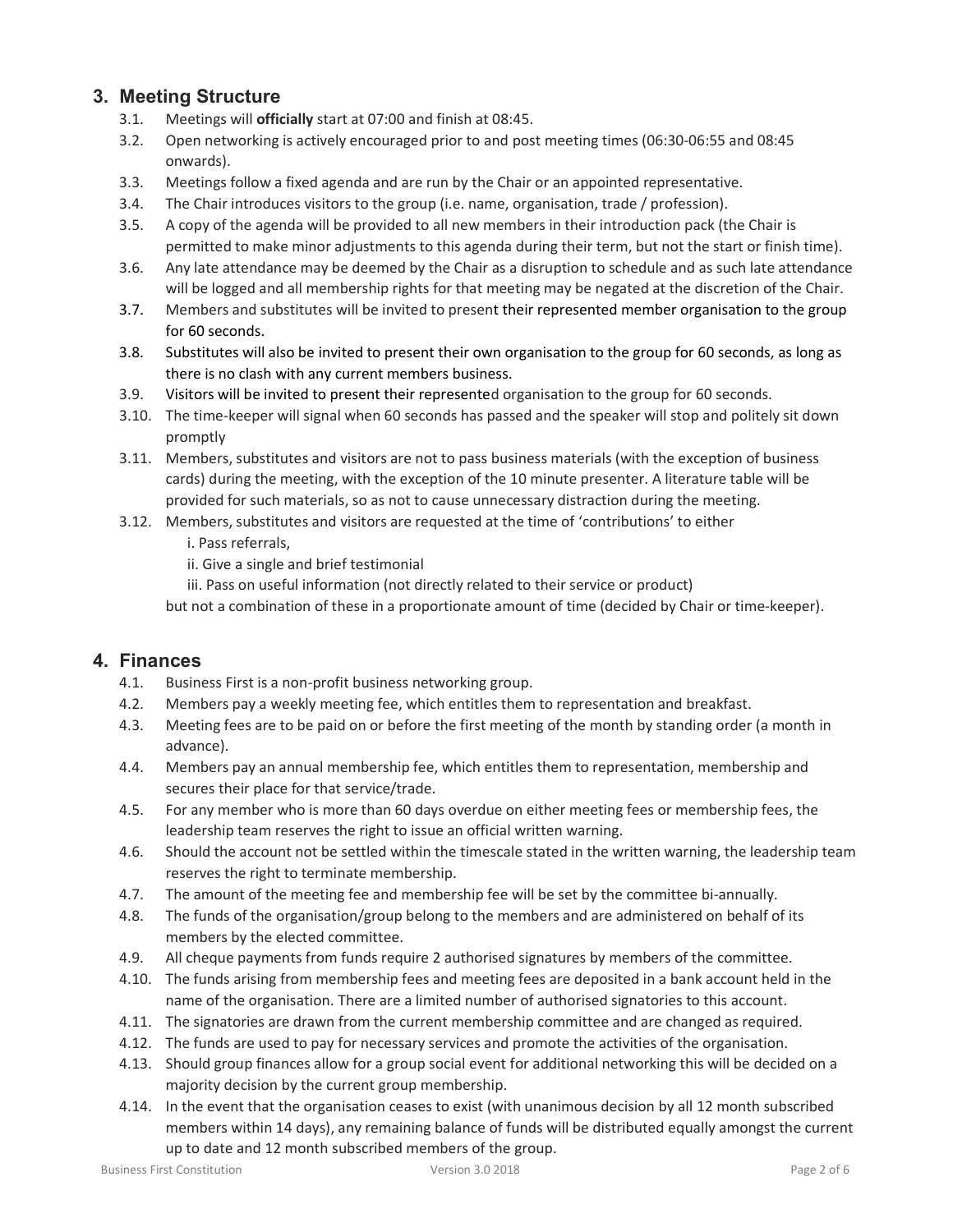## 5. Membership Applications

- 5.1. Each new membership application is sanctioned by unanimous decision by the current leadership team.
- 5.2. New membership applications can be for a 6 or 12 month period, however if the representative or member organisation they represent has previously been a member, applications will only be accepted for 12 month terms
- 5.3. Membership applications must clearly identify the trade, profession and/or range of services that they wish to represent and these must not overlap or conflict with any other member.
- 5.4. The current leadership team and executive committee may also reject a membership application where they deem the trade, profession and/or service unbalances group representation (i.e. towards one or more professions).
- 5.5. The decision of the leadership team and ultimately the executive committee is final, and no negotiations regarding applications will be entered into with unsuccessful applicants following the rejection of a membership.

## 6. Member Guidelines

- 6.1. Each member is recognised as a specific business/organisation (not an individual except at the discretion of the group) and membership is not transferable without the agreement of the leadership team.
- 6.2. Each member shall represent a trade, profession or range of services that is clearly identified and does not overlap or conflict with any other member.
- 6.3. Each member shall NOT represent a trade, profession or range of services that overlaps or conflicts with any other member. The leadership team reserves the right to terminate the membership of any member who continues to conflict.
- 6.4. Each member has the right to request alteration to their application profile (trade, profession or range of services) however this is undertaken in the same manner as a new member application (with no cost).
- 6.5. Each member is obliged to pay a meeting fee, even if the member decides not to have breakfast or if the member does not attend the meeting.
- 6.6. Each member is obliged to pay the annual membership fee in a timely manner.
- 6.7. Each member shall be aware that meeting fees are payable by all members and are not included in the membership fees.
- 6.8. Each member shall submit their monthly meeting fees on or before the first meeting of the month by standing order, delayed payments may result in membership being terminated at the discretion of the leadership team.
- 6.9. Each member will be entitled to receive referrals from other members.
- 6.10. Each member recognises that there is no guarantee that a member will receive any referrals.
- 6.11. Each member will use their best endeavours to provide referrals for other members.
- 6.12. Each member shall commit to follow up all referrals received in a professional manner.
- 6.13. Each member has the right to complain about the conduct or the level of service provided by any other member, to a member of the current leadership team.
- 6.14. Each member should discuss any complaint or issue with the member concerned for early resolution wherever possible.
- 6.15. Each member on joining will be given the option to attend a new member training when available.
- 6.16. Each member will be given the option to attend one scheduled group training event during each year of membership when available.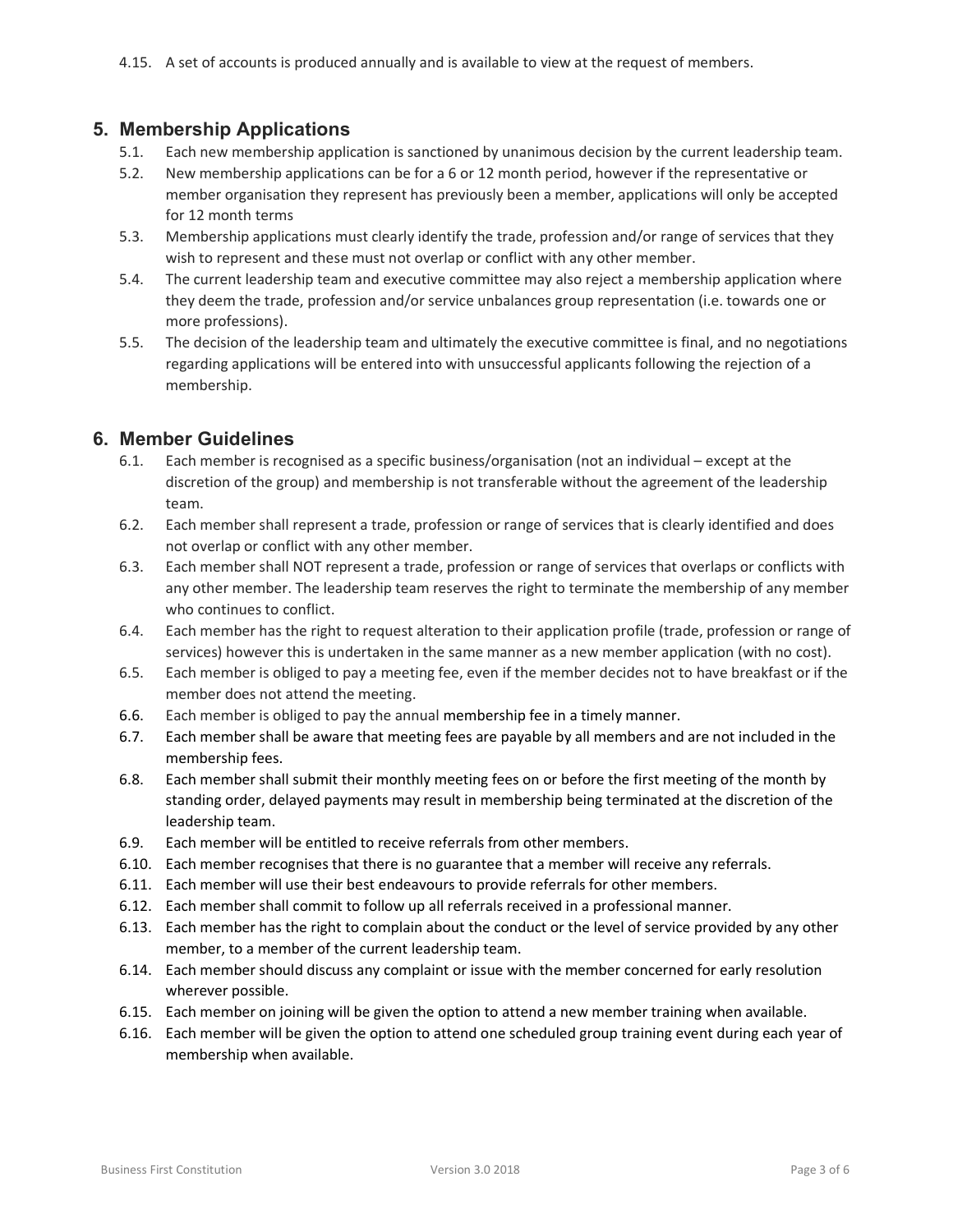# 7. Member Absence

- 7.1. Each member has a 3 meeting holiday entitlement per annum. Substitutes should be arranged if possible.
- 7.2. Any member who is otherwise absent without arranging a substitute on more than 2 occasions in a 6 month period will receive a written reminder of their obligation to attend.
- 7.3. Any member who is absent without arranging a substitute on more than 3 occasions in a 6-month period will receive a written warning. The leadership team reserves the right to terminate the membership of any member who continues to be absent after receipt of a written warning.
- 7.4. Any member who has their membership terminated is to pay all outstanding fees immediately and they are not automatically entitled to a refund of fees whether they be meeting fees, membership fees or otherwise.
- 7.5. Any member who voluntarily leaves or resigns from the group are to pay all outstanding fees immediately and they are not automatically entitled to a refund of fees whether they be meeting fees, membership fees or otherwise.
- 7.6. An absent member may request a leave of absence from a meeting, provided they have tried to find a substitute and that they make the appeal to the committee within 24 hours following the meeting.
- 7.7. Members have the right to request exemption from attending weekly meetings for a period of time in special circumstances such as illness. In such cases the leadership team may allow the member to be unrepresented at meetings for an agreed period without having to pay the meeting fees and membership fees will be suspended.

# 8. Substitute Guidelines

- 8.1. Members of Business First who are unable to attend a meeting should always send a substitute, which can be from their own or a different business organisation. This ensures that the member's business is represented at every meeting even when the individual cannot be present, as well as ensuring an audience for the other members. Inviting a substitute has the added benefit of allowing other non-member businesses to experience the group as your guest, without any obligation
- 8.2. An invited substitute should not overlap or conflict with any current members in their profession / occupation or service / product offering.
- 8.3. The member for whom the substitute is substituting is responsible for paying the meeting fee, and in addition the meeting fee of any accompanying visitor(s) with the substitute if they are representing the same organisation.
- 8.4. Substitutes are permitted to represent the member and subsequent organisation for which they are substituting.
- 8.5. Substitutes are additionally allowed to represent a trade, profession or range of services that does not overlap or conflict with any other member.
- 8.6. If the substitute overlaps or conflicts with an existing member it is the responsibility of the substituted member to outline this to their substitute and thus the substitute relinquishes their right to their own personal 60 second slot.
- 8.7. If a member is unsure if a substitute may overlap with the services of another member, they should contact that member and / or the leadership team before an invitation to substitute is proffered.
- 8.8. Substitutes cannot substitute for more than one member.
- 8.9. Members are to pass details of their substitute to the leadership team at least 24 hours prior to the meeting.
- 8.10. Members are requested to provide their substitute with a script / brief at least 24 hours prior to the meeting.
- 8.11. Members cannot be considered a substitute, and should not be requested by a fellow member to do so.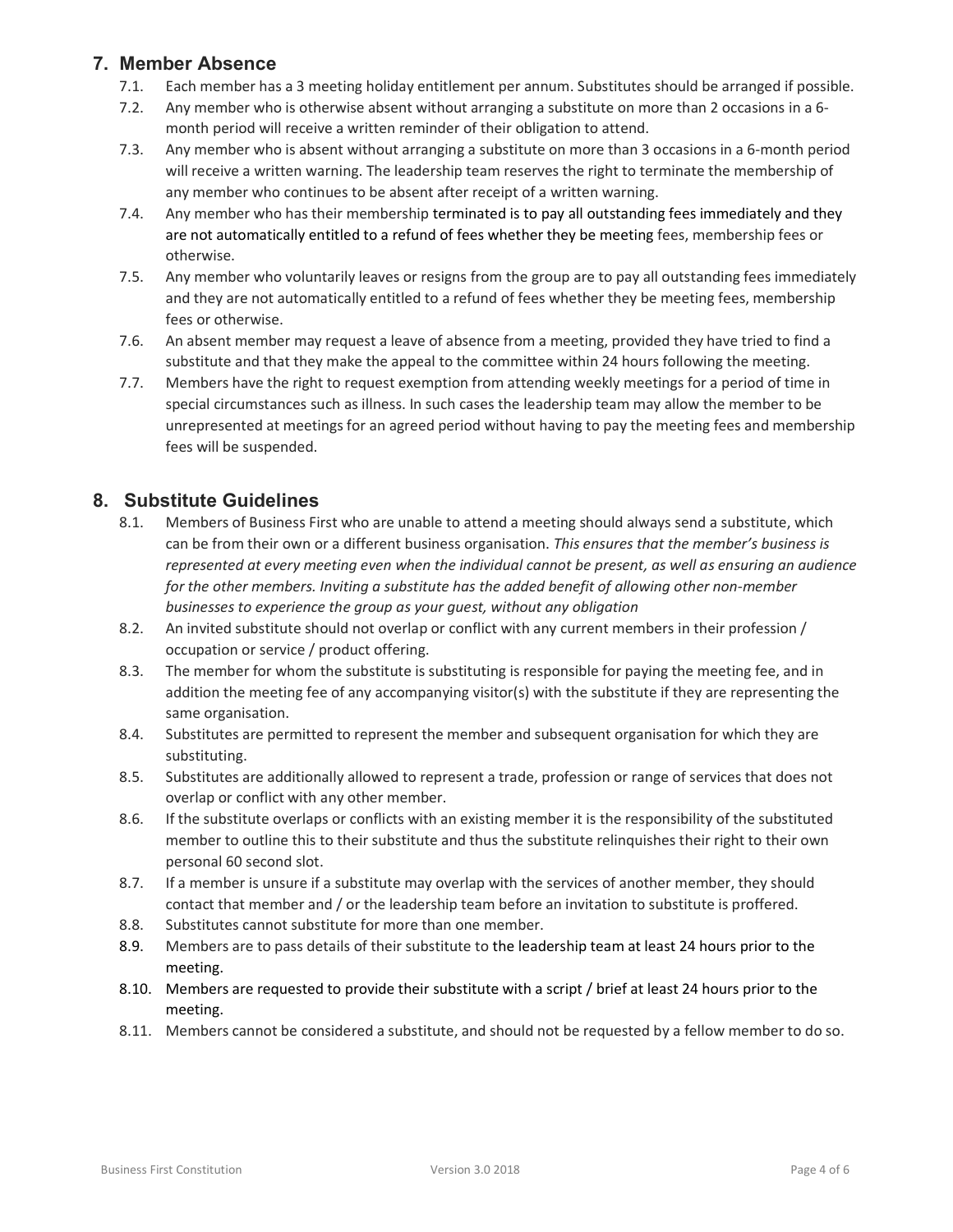## 9. Visitor Guidelines

- 9.1. Members are encouraged to invite other businesses and organisations to visit Business First and experience the benefits of attendance.
- 9.2. A visitor is recognised as a representative of a company/organisation that is not a member of the group and is not substituting for a member of the group.
- 9.3. Visitors should not overlap or conflict with any current members in their profession/occupation or service/product offering.
- 9.4. Business First will pay the meeting fee for the first visit of a visitor (in regards to a single person) not a substitute.
- 9.5. Visitors are responsible for their meeting fees thereafter  $@$  £10 per meeting.
- 9.6. Visitors may attend no more than 3 meetings before applying for membership, unless attending as a substitute.
- 9.7. Members must take responsibility for their visitors during the meeting, providing support and guidance throughout
- 9.8. Members are responsible for the conduct of their visitor.
- 9.9. If the visitor does overlap or conflict with an existing member it is the responsibility of the inviting member to outline this to their visitor and thus the visitor relinquishes their right to their own personal 60 second slot.
- 9.10. If a member is unsure if a substitute may overlap services with another member, they should contact that member and / or the leadership team before an invitation to substitute is proffered.